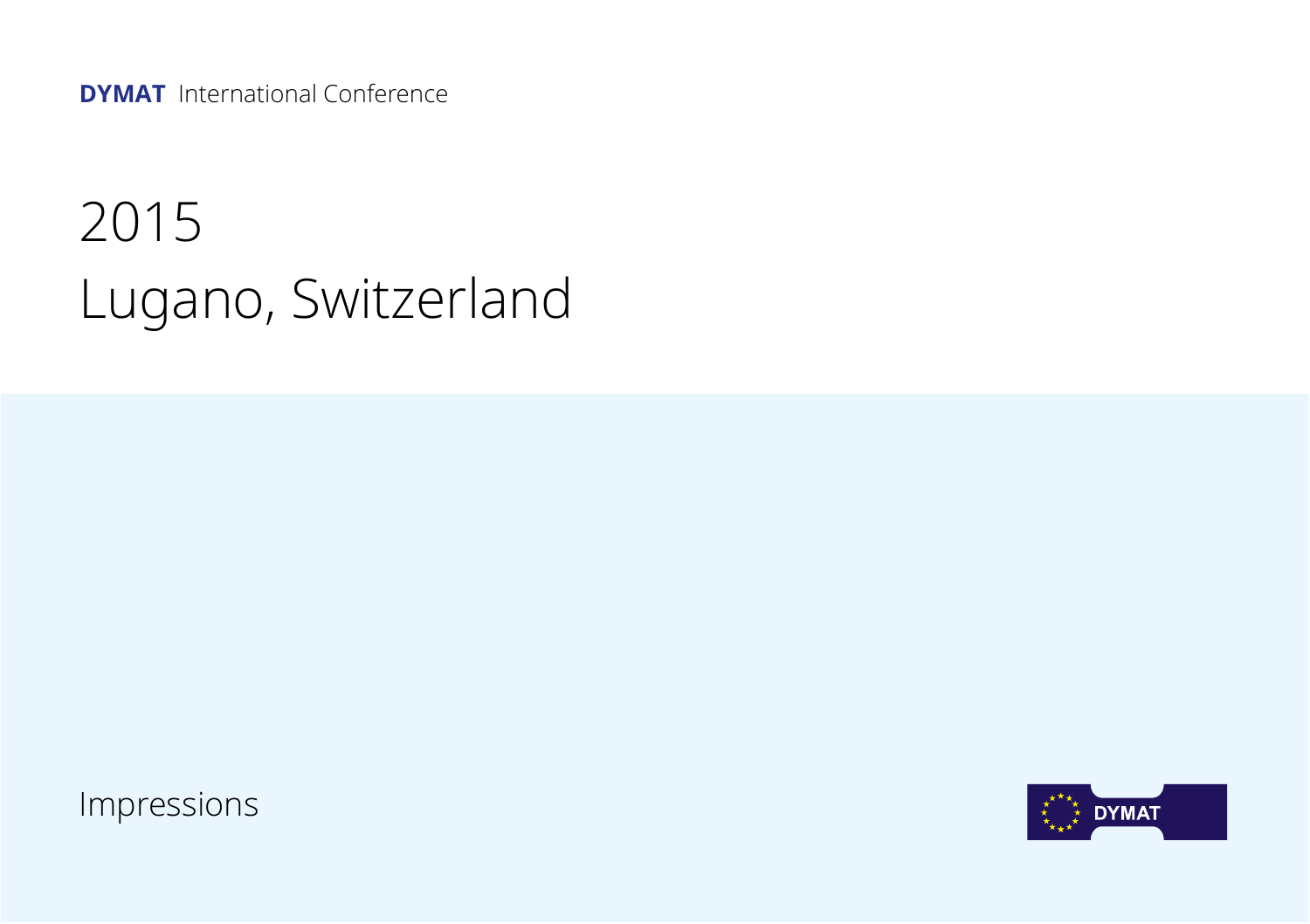## **11th International DYMAT Conference**

Lugano, Switzerland 7 – 11 September 2015



The 11th International DYMAT Conference took place in Lugano, Switzerland, and was hosted by the DynaMat Laboratory of the University of Applied Sciences of Southern Switzerland, SUPSI.

After 30 years of history, the DYMAT International Conference persists in the focus of the international scientific community. The conference continues to promote research into the dynamic behavior of materials through the discussion of progress, the analysis of new challenges and the exchange of new ideas in and related to the field.

The Conference has attracted 250 participants from 32 countries of 5 continents.

The DYMAT proceedings are published as an issue of the »European Physical Journal - Web of Conferences« (EPJ-WoC), Vol. 94 (2015) having 1030 pages, while a selection of papers is published in an issue of the »European Physical Journal - Special Topics« (EPJ-ST), entitled "Dynamic Behaviour of Materials at High Strain Rates: Experiment, Modelling and Simulation". Out of more than 230 submitted abstracts,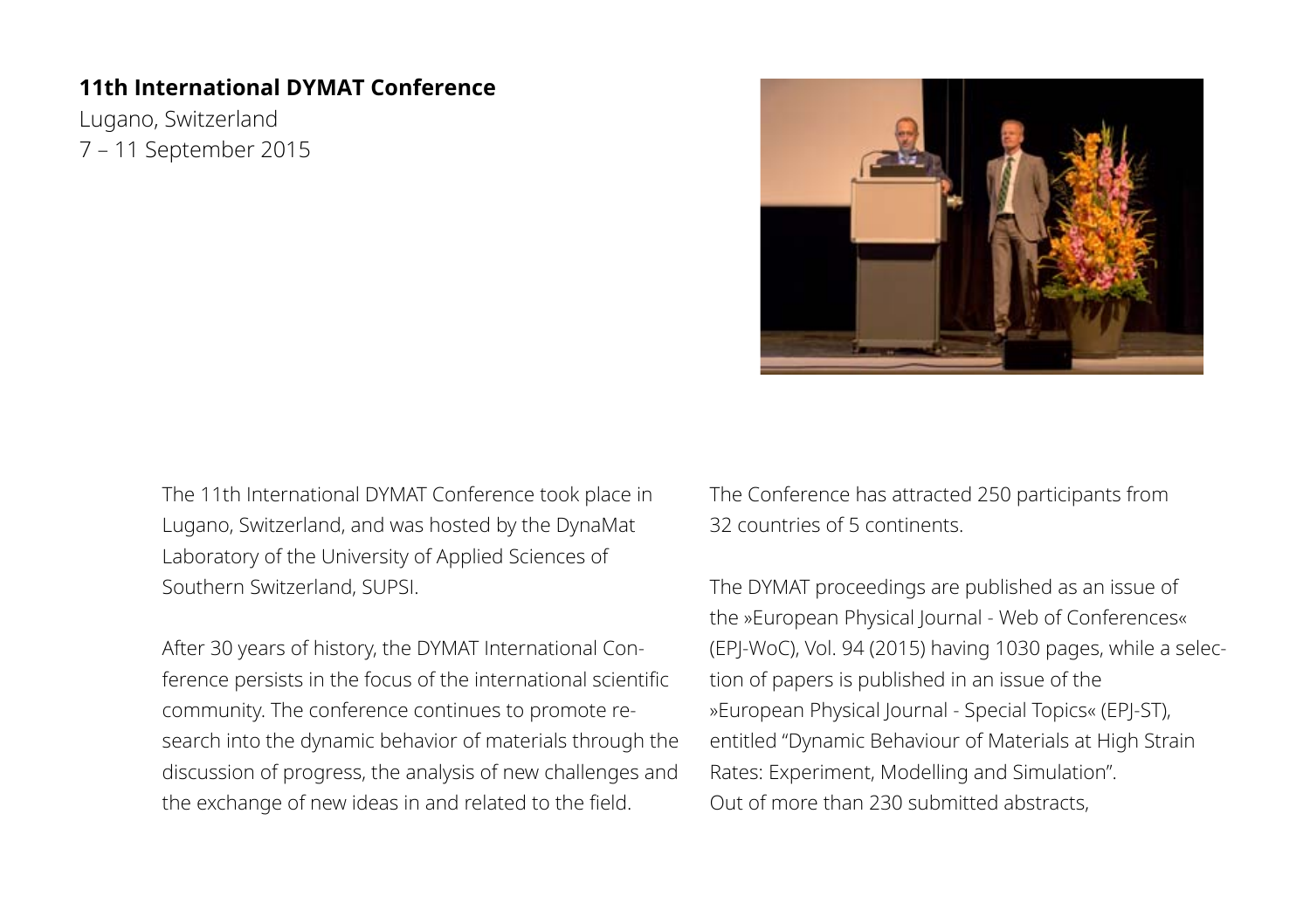| <b>Participants</b>         | 250 |
|-----------------------------|-----|
| Countries                   | 32  |
| <b>Oral presentations</b>   | 80  |
| <b>Poster presentations</b> | 125 |
| <b>Technical Exhibitors</b> | 2   |



186 manuscripts went into the proceedings and 17 manuscripts are published in the journal EPJ-ST as volume number 224.

Finally, Carlo Albertini and Ron Armstrong were the two recipients of the John S. Rinehart Award 2015.